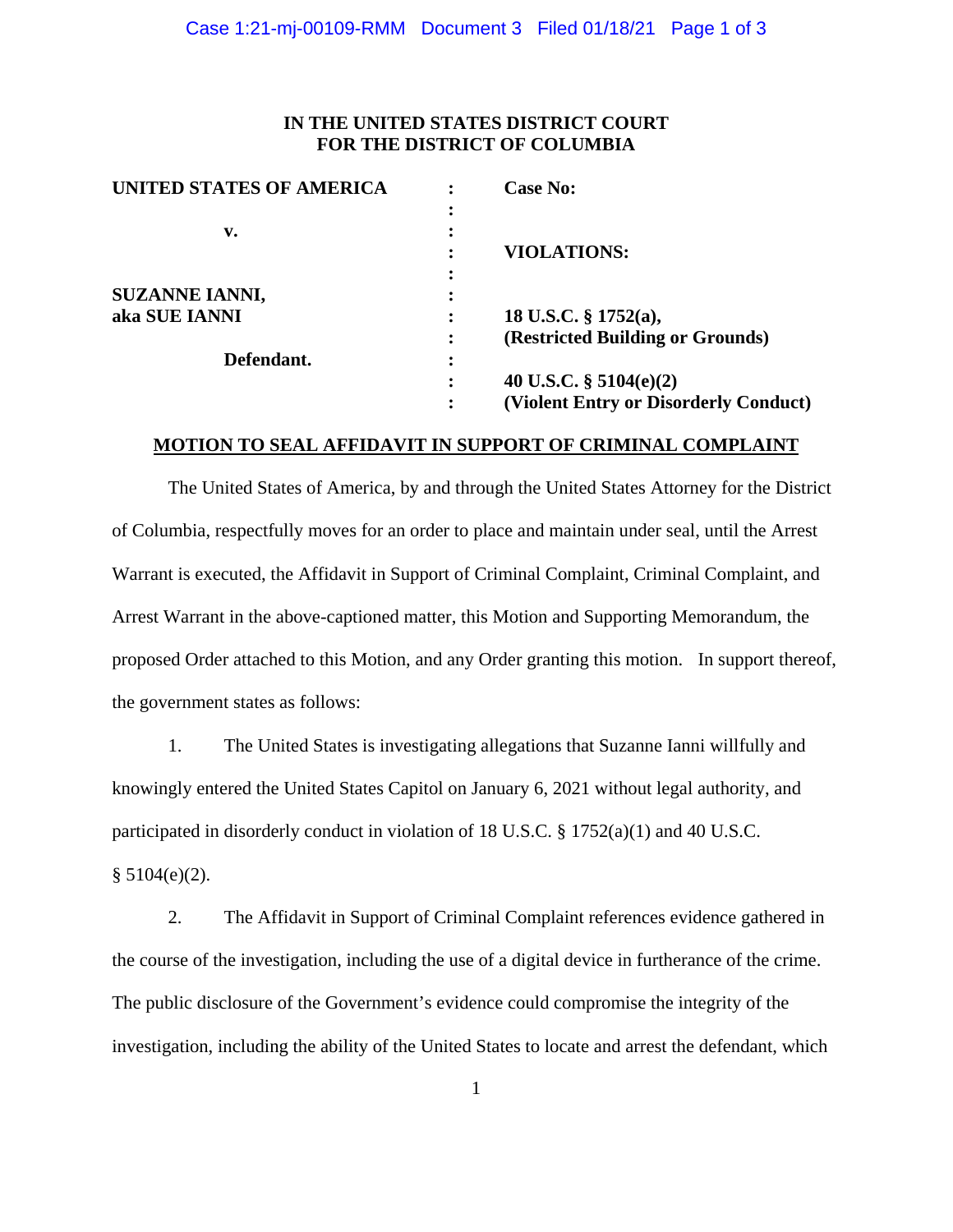#### Case 1:21-mj-00109-RMM Document 3 Filed 01/18/21 Page 2 of 3

also may lead to the destruction of evidence in other locations including the digital device. Thus, a sealing order is necessary to avoid hindering the ongoing investigation in this matter.

2. As stated in Washington Post v. Robinson, 935 F.2d 282, 288 (D.C. Cir. 1999), there is a presumption of access to Court proceedings. But, this can be overridden if "'(1) closure serves a compelling interest; (2) there is a substantial probability that, in the absence of closure, this compelling interest would be harmed; and (3) there are no alternatives to closure that would adequately protect the compelling interest.'" Id. at 290 (quoting Oregonian Pub. Co. v. United States Dist. Court, 920 F.2d 1462, 1466 (9th Cir. 1990)).

3. In this matter, the United States has a compelling interest in preserving the integrity of its investigation and arresting the defendant. A limited sealing order ensuring that filings related to the Criminal Complaint and Arrest Warrant are not accessible from the Court's public files is narrowly tailored to serve a compelling interest.

4. Furthermore, the United States respectfully submits that complying with the normal notice requirements of Washington Post would defeat the purpose of the motion to seal. Persons who know the criminal justice system also know that docketing a motion to seal an Affidavit in Support of Criminal Complaint and Arrest Warrant, or a resulting sealing order, means that the defendant is charged with a crime, and the Government intends to arrest her. Thus, if this Motion or a sealing order were to become public, it would be the same as making public the Complaint and Arrest Warrant.

**WHEREFORE**, the United States respectfully requests that this Court issue an Order directing that the Clerk of the Court place and maintain under seal, until execution of the Arrest

2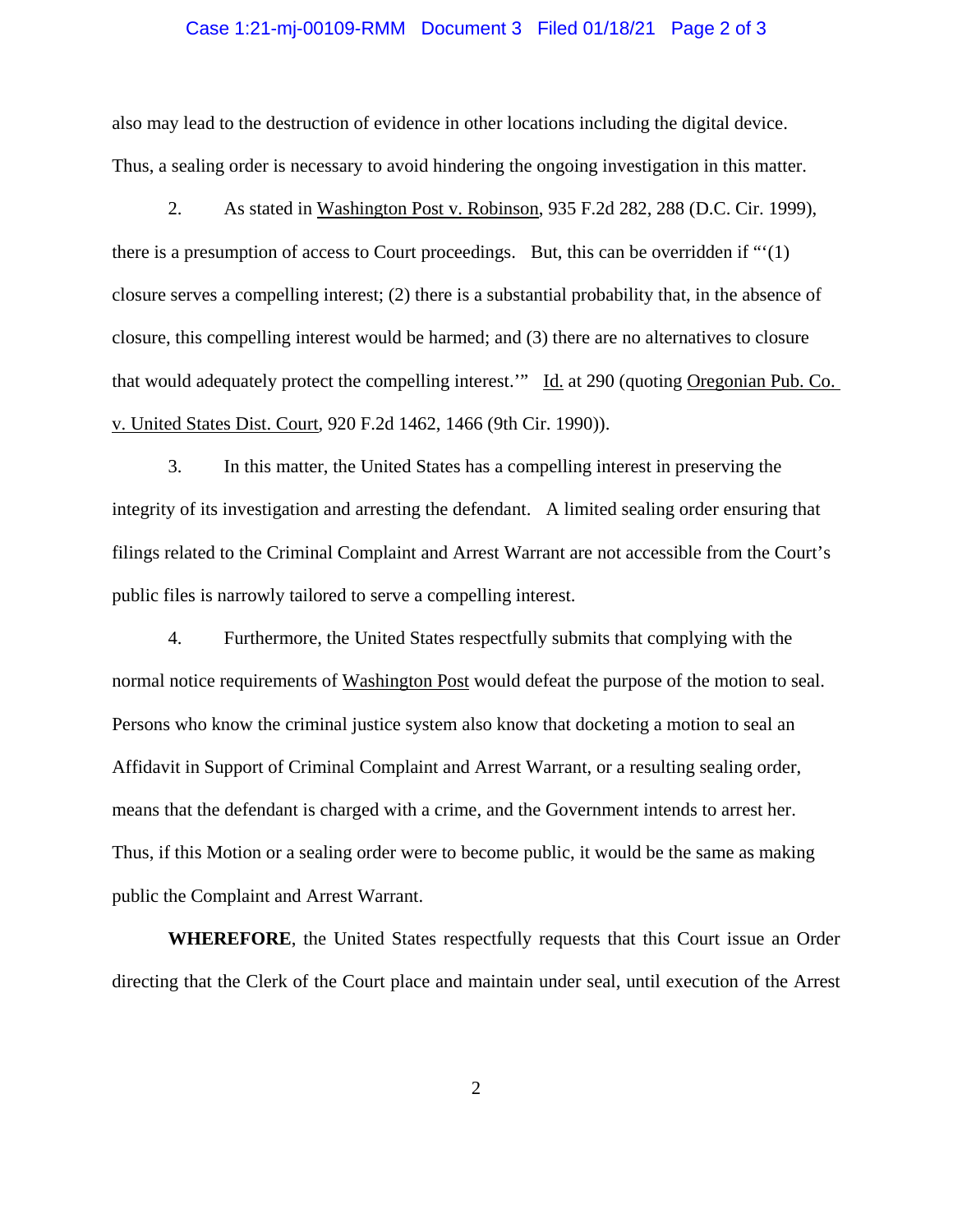Warrant, the Affidavit in Support of Criminal Complaint, this Motion and Supporting Memorandum, the proposed Order attached to this Motion, and any Order granting this motion.

Respectfully submitted,

MICHAEL SHERWIN ACTING UNITED STATES ATTORNEY

By: */s/ Jessi Camille Brooks*  Jessi Camille Brooks Assistant United States Attorney CA Bar No. 238055 555 Fourth Street, N.W. Washington, D.C. 20530 (202) 252-7745 Jessica.brooks@usdoj.gov